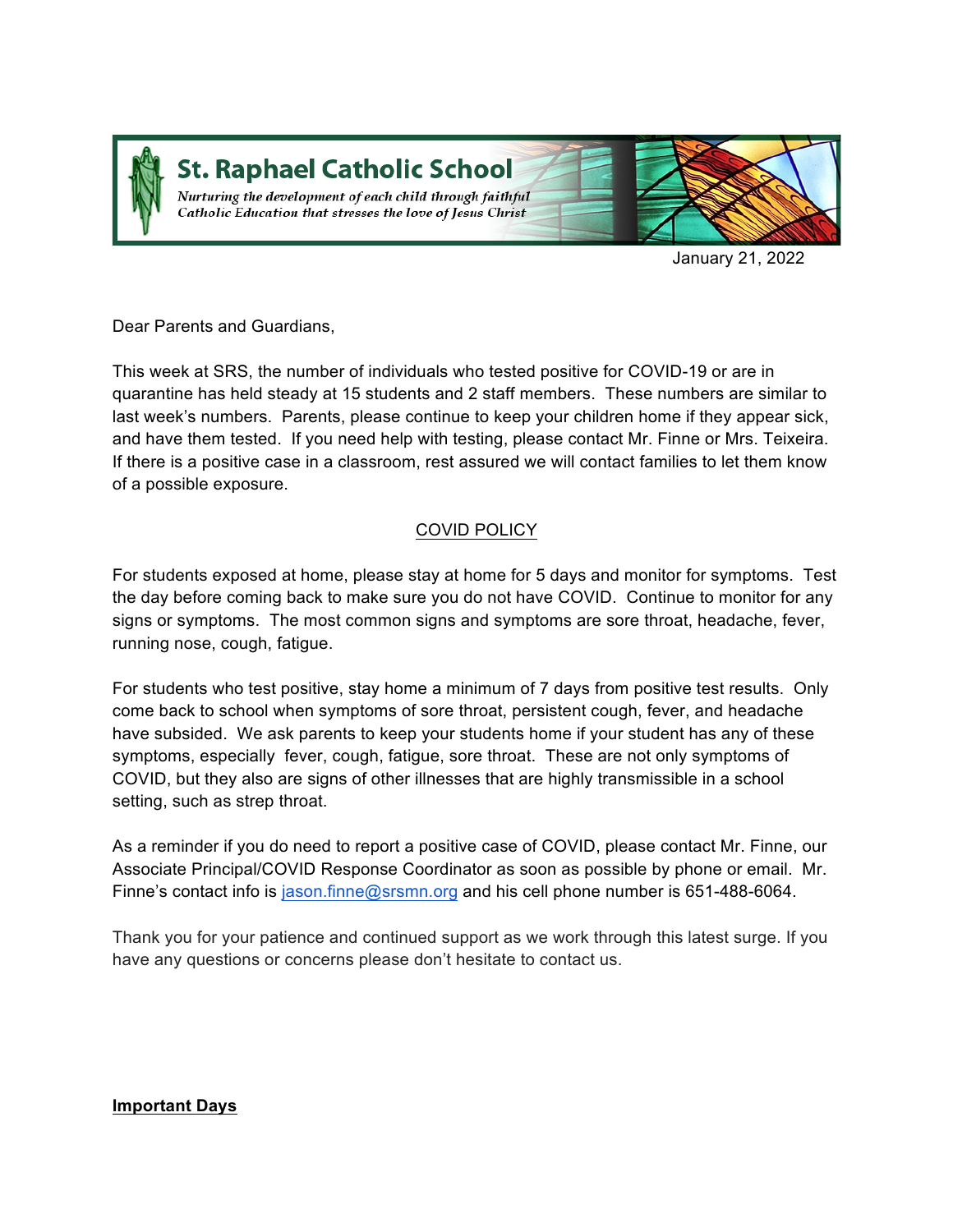January 24th - 27th - Parent Drive Days - no bussing January 28th - No School - Staff Development January 31st - February 4th - Catholic Schools Week February 4th - Catholic Schools Week Dance (Evening) February 21st - No School - Presidents' Day March 2nd - Ash Wednesday March 4th - End of Trimester 2 March 9th - VFW Steak Fry March 10th - Parent/Teacher Conferences March 11th - No School - Staff Development March 21st-25th - No School - Spring Break

### **PHT News**

Mark your calendars for 2 back-to back fun PHT events to celebrate Catholic Schools Week:

Winter Dance: Friday, February 4th - Cowboy Theme; Bring your kids and best cowboy boots and join us on Friday, February 4, 5:30 - 7:30 PM in the gym.

Chili Mac & Cheese Cook-off: Saturday, February 5, 6:30 PM in Marian Hall Do you have a CHILI recipe that could win a contest? Do people say that your MAC & CHEESE is the best around? Here's your chance to prove it! The second annual St. Raphael Catholic Schools Week Chili and Mac & Cheese Cook Off is Saturday. February 5, 2022.

To enter the contest, please call Mrs. Teixeira at St. Raphael School, 763-504 9450, or send an email to PHT@SRSMN.org. There is a \$10 fee per contest entry, which will be collected at the door. Deadline for entries is Friday, January 28.

We are currently seeking nominations for the PHT Executive Board: Chair, Co-Chair, Secretary and Treasurer. Please email your nominations to holly.teixeira@srsmn.org by February 2nd. Our next meeting is Wednesday, February 9th at 6:30 PM in the school cafeteria. Please join us!

### **Catholic United Financial Raffle**

This Wednesday we will be kicking off our annual Catholic United Financial (CUF) raffle. This is another great fundraiser for our school and it runs through February 27th. Each student is asked to sell 20 raffle tickets (or more - think family members, friends, or neighbors). Each ticket costs \$5, and is good for a chance to win a new car, \$20,000 cash, trips, gift cards, tickets to sporting events and more. All proceeds from this raffle benefit our school!!! Each student will be sent home with 20 tickets on Wednesday. We accept cash or checks (made payable to St. Raphael Catholic School) as payment. Please send the ticket stubs and money back to school, labeled with the students name). The ticket buyer keeps the ticket. The drawing will be held on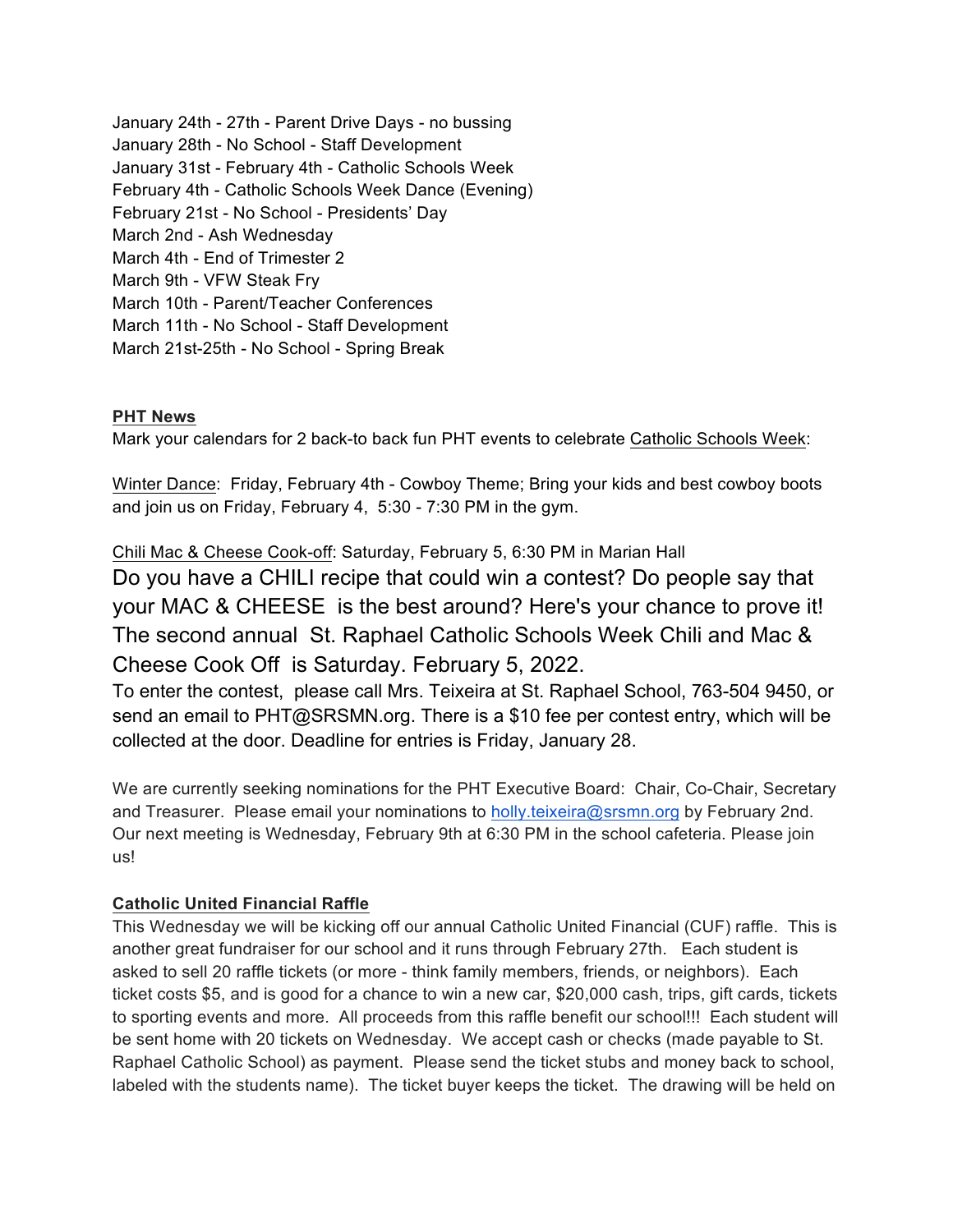March 10th. Beginning next weekend, students also have the opportunity to sell tickets after the Masses at church. Look for a sign-up genius next week.

### **2022-2023 Enrollment**

Enrollment for the 2022-2023 school year has begun. Current families are automatically reenrolled. If you are unsure of your plans for next year, you can defer the automatic enrollment. Click here to fill out the 2022-2023 Enrollment Deferral form. It can also be accessed through our website under Admissions>Continuous Enrollment Deferral 2022-2023. The deadline to defer is February 15th . If you have any questions, please call Mrs. Teixeira in the school office.

#### **NWEA Testing**

Kindergarten - 8th grade students began taking the Winter NWEA tests on January 18th and will continue for 3 weeks. Testing will finish by January 28th. NWEA tests are assessments that measure growth and proficiency in math, reading and language usage. Each class will have a different testing schedule. Look for more information from classroom teachers about when your child will be testing. Please make sure your child gets a good night's rest, and eats a healthy breakfast before the assessments. Also, emphasize they do not need to stress out about them, they just need to do their best. This link will take you to practice tests so your student knows what to expect and parents can also see what the assessments look like.

#### **Catholic Schools Week**

This year, Catholic Schools Week is January 31st - February 4th. Students and staff alike look forward to this week of fun, which celebrates the uniqueness of Catholic School. Below is a list of the daily activities:

## **Monday, Jan 31, 2022**

\*Sports clothes day - dress in clothes representing your favorite sport or team \*Catholic Schools Week Kickoff \*Middle School lightning tournament \*Basketball Games: students vs. staff \*Medallion Hunt Day 1 **Tuesday, Feb 1, 2022** \*Dress in Color day by grade: Preschool Red, White and/or Blue K-2 : White 3-5 : Blue

6-8 : Red \*Game Day - Simon Says; Rock, Paper, Scissors; Heads or Tails \*Matt Birk - special guest speaker \*Board games in the afternoon

\*Medallion Hunt Day 2

## **Wednesday, Feb 2, 2022**